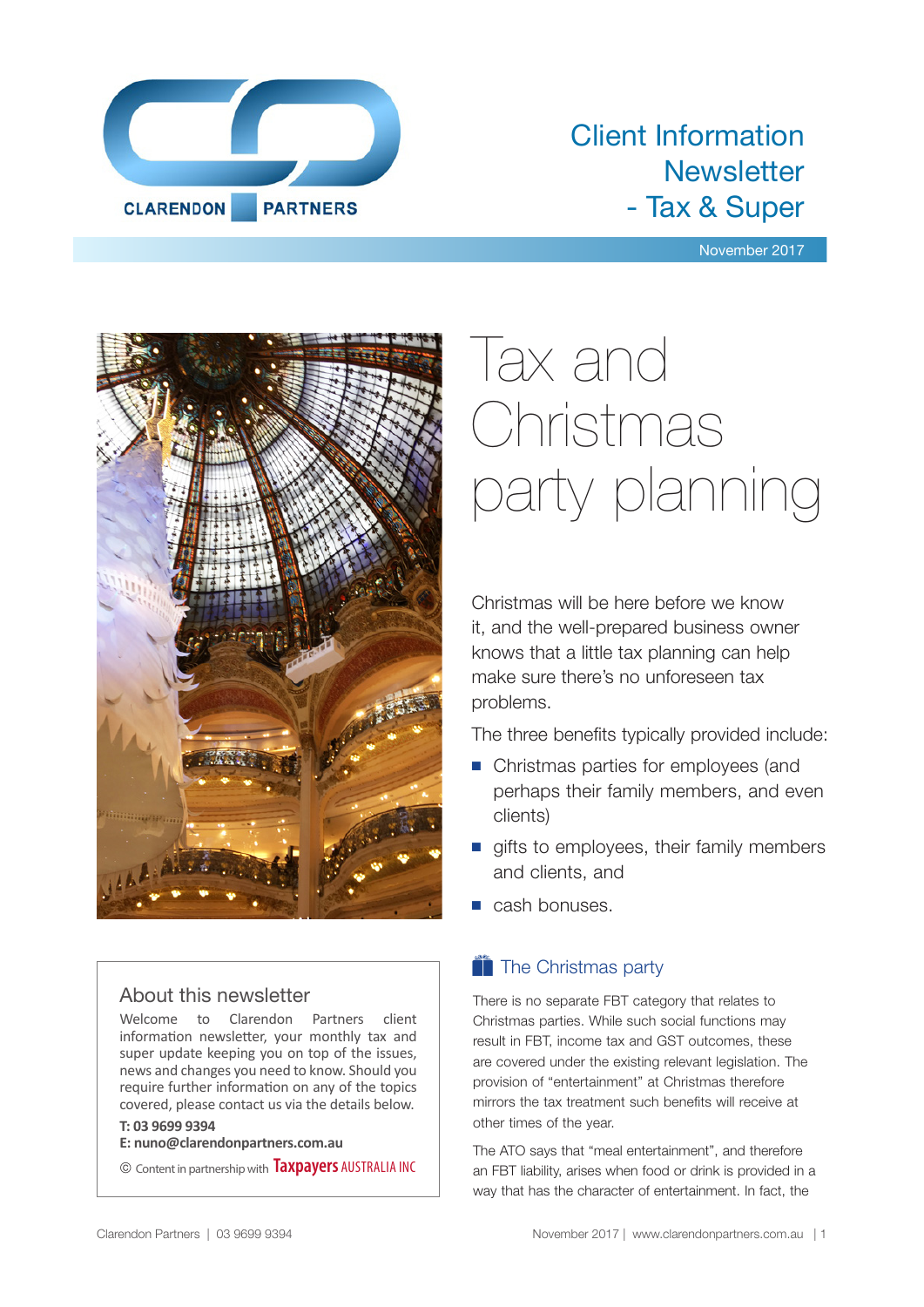### Tax and Christmas party planning *cont*

ATO holds that while having food or drink present may seem to satisfy the "entertainment" test, there are some cases where the mere provision of food or drink does not amount to entertainment.

For example, it considers that the provision of morning and afternoon tea to employees (and associates of employees) on a working day, either on the employer's premises or at a worksite of the employer, is not entertainment. The provision of light meals (finger food, etc), for example in the context of providing a working lunch, is also not considered to be entertainment. Note however that providing any alcohol typically brings "entertainment" into the picture.

The implications of benefits provided at the year-end Christmas function for an employer vary depending on:

- whether the function is provided at the employer's premises or provided externally
- the cost of the function per attendee, and
- the basis that the employer is using in working out the taxable value of such benefits.

### FBT implications \$

With a Christmas party, FBT applies to an employer when they provide a benefit to an employee or their associate (for example, family members). Food, drink, entertainment and gifts provided at a Christmas party to employees and their associates may constitute either:

- an expense payment fringe benefit (eg. reimbursing an employee for expenses incurred or paying an expense on their behalf)
- a property fringe benefit (eq. provision of property such as meals or gifts by the employer), and
- a residual fringe benefit (eg. the provision of any right, privilege, service or facility such as the right to use a venue).

These benefits are generally valued for FBT purposes at their face value – typically referred to as an "actual basis" of valuation. However, an employer may elect to apply special valuation rules by using either the 50/50 split method or 12-week register method. Ask us about these valuation methods and their suitability for your business. If the employer does not make an election, the taxable value is determined according to actual expenditure.

However "meal entertainment" fringe benefits provided at a Christmas function can be exempt from FBT if it is:

- a "minor benefit" (more below)
- an exempt property benefit (see below) provided at the employer's premises on a work day.

### Minor benefits

Broadly, a minor benefit is one where it:

- has a notional taxable value of less than \$300 (inclusive of GST)
- is provided on an "infrequent" or "irregular" basis
- is not a reward for services, and
- satisfies other relevant conditions (ask us for details).

Note that other benefits (such as gifts) provided at a Christmas party may be considered as separate minor benefits in addition to meals provided (referred to as an "associated benefit"). In such cases, the \$300 threshold generally applies separately to each benefit provided.

### Exempt property benefit

A Christmas party held at the employer's business premises on a working day where food and drink, including alcohol, is provided is generally deemed to be an exempt property benefit, and is therefore usually FBT-free. This is no different to the occasional Friday drinks at work.

Tax law exempts such property benefits where:

- the benefit is provided to a current employee in respect of his or her employment, and
- it is provided to, and consumed by, the employee on a working day and on the business premises of the employer (our emphasis).

This exemption applies only to employees. Where members of the employee's family ("associates") also attend a function (such as the Christmas party), the cost attributable to each associate is subject to FBT unless it is a minor benefit. If clients are invited to the function, the cost of providing the entertainment to these attendees is excluded from the FBT regime as this not a "fringe benefit" to staff (and may qualify as a tax deduction see below under "Gifts to clients").

### $\sum$  External Christmas functions

The costs associated with Christmas parties held off business premises (such as food, drink and transport to a restaurant) will give rise to FBT unless these costs are under the minor benefit threshold. Again, FBT will not apply to the extent that the benefit is provided to a client.

The examples supplied by the ATO on the following page illustrate the difference in FBT and income tax treatment where a function is held on-premises compared to one being held offsite.

### *continued overleaf*  $\Rightarrow$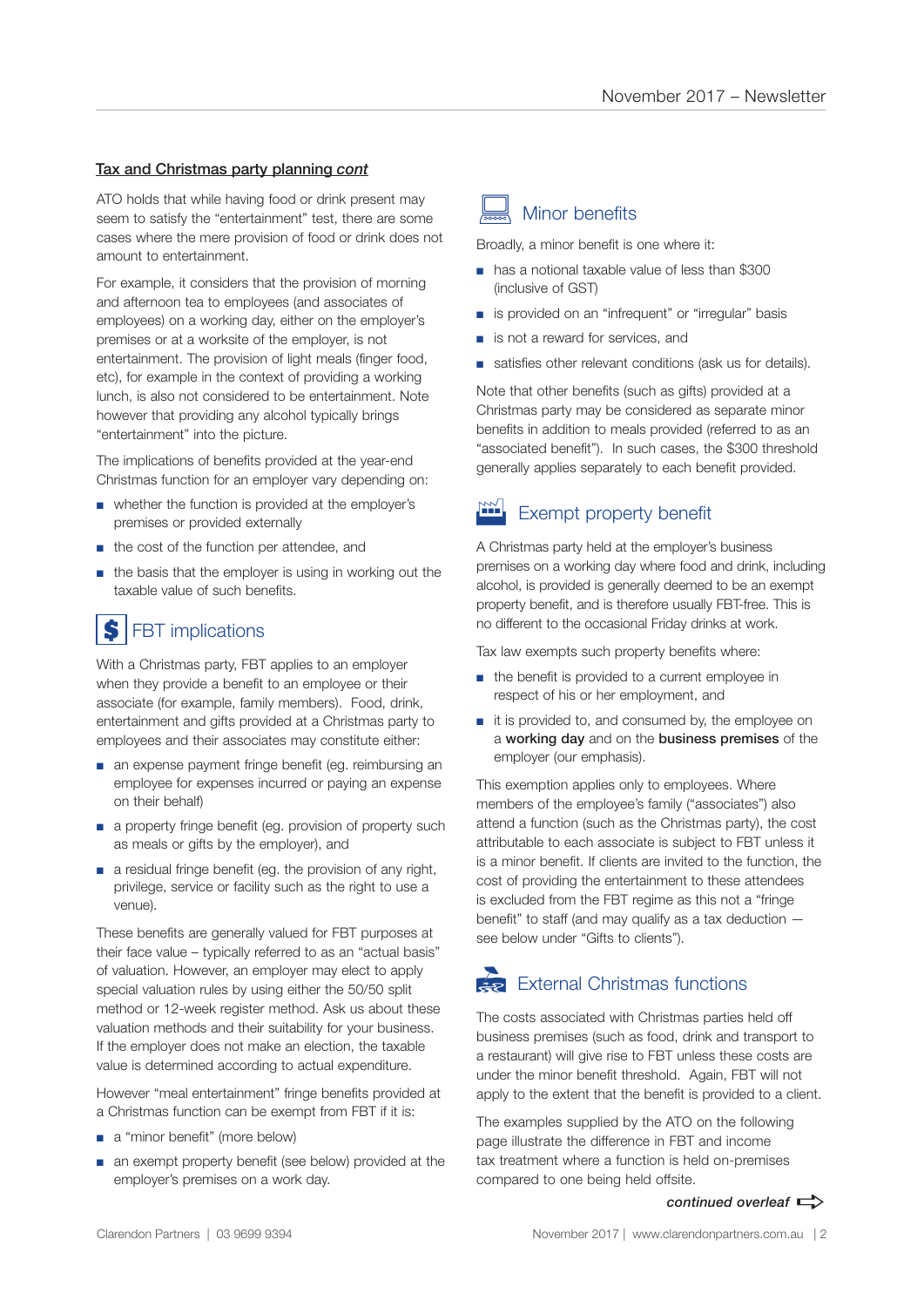### Tax and Christmas party planning *cont*

# **Transport considerations**

It may be the case that to get to the Christmas function, an employer will provide staff with taxi travel or some other form of transport. Taxi travel provided to an employee will generally attract FBT unless the travel is for a trip that either starts or ends at the employee's place of work.

For taxi travel to or from a Christmas function, employers should be mindful that:

- where the employer pays for an employee's taxi travel home from the Christmas party and the party is held on the business premises, no FBT will apply.
- where the party is held off premises and the employer pays for a taxi to the venue and then also pays for the employee to take a taxi home, only the first trip will be FBT exempt. The second trip may be exempt under the minor benefits exemption if the employer has adopted to value its meal entertainment on an actual basis.
- the exemption does not apply to taxi travel provided to "associates" of employees (eg. family members).

If other forms of transportation are provided to or from the venue, such as bus travel, then such costs will form part of the total meal entertainment expenditure and be subject to FBT. A minor benefit exemption for this benefit may be available if the threshold is not breached.

*continued overleaf*  $\Rightarrow$ 



Example 1. A small manufacturing company decides to have a party on its business<br>
premises on a working day before Christmas. The company provides food, beer<br>
premises on a working day before Christmas. The company provide and wine. The implications for the employer in this situation would be as follows.

| If $\ldots$                                                                                   | Then                                                                                                                            |
|-----------------------------------------------------------------------------------------------|---------------------------------------------------------------------------------------------------------------------------------|
| current employees only attend                                                                 | no FBT implications as it is an exempt property benefit                                                                         |
| current employees and their<br>associates attend at a cost of \$180<br>per head               | <b>for employees</b> – no FBT implications as it is an exempt property<br>benefit; the minor benefit exemption could also apply |
|                                                                                               | <b>n</b> for associates – no FBT implications as the minor benefit<br>exemption applies                                         |
| current employees, their associates and<br>some clients attend at a cost of \$365<br>per head | <b>for employees</b> – no FBT implications as it is an exempt property<br>benefit                                               |
|                                                                                               | <b>n</b> for associates – a taxable fringe benefit will arise as the value is<br>equal to or more than \$300                    |
|                                                                                               | <b>for clients</b> – no FBT payable and no income tax deduction                                                                 |



Another company decides to hold its Christmas party function at a restaurant on a working day before Christmas and provides meals, drinks and entertainment. The implications for the employer in this situation would be as follows.

| If $\ldots$                                                                              | Then                                                                                                       |
|------------------------------------------------------------------------------------------|------------------------------------------------------------------------------------------------------------|
| current employees only attend at a<br>cost of \$195 per head                             | no FBT implications as the minor benefits exemption applies                                                |
| current employees and their associates<br>attend at a cost of \$180 per head             | no FBT implications as the minor benefits exemption applies                                                |
| current employees, their associates<br>and clients attend at a cost of \$365<br>per head | <b>for employees</b> – a taxable fringe benefit will arise                                                 |
|                                                                                          | for associates $-$ a taxable fringe benefit will arise, and                                                |
|                                                                                          | for clients $-$ no FBT payable and the cost of providing the<br>entertainment is not income tax deductible |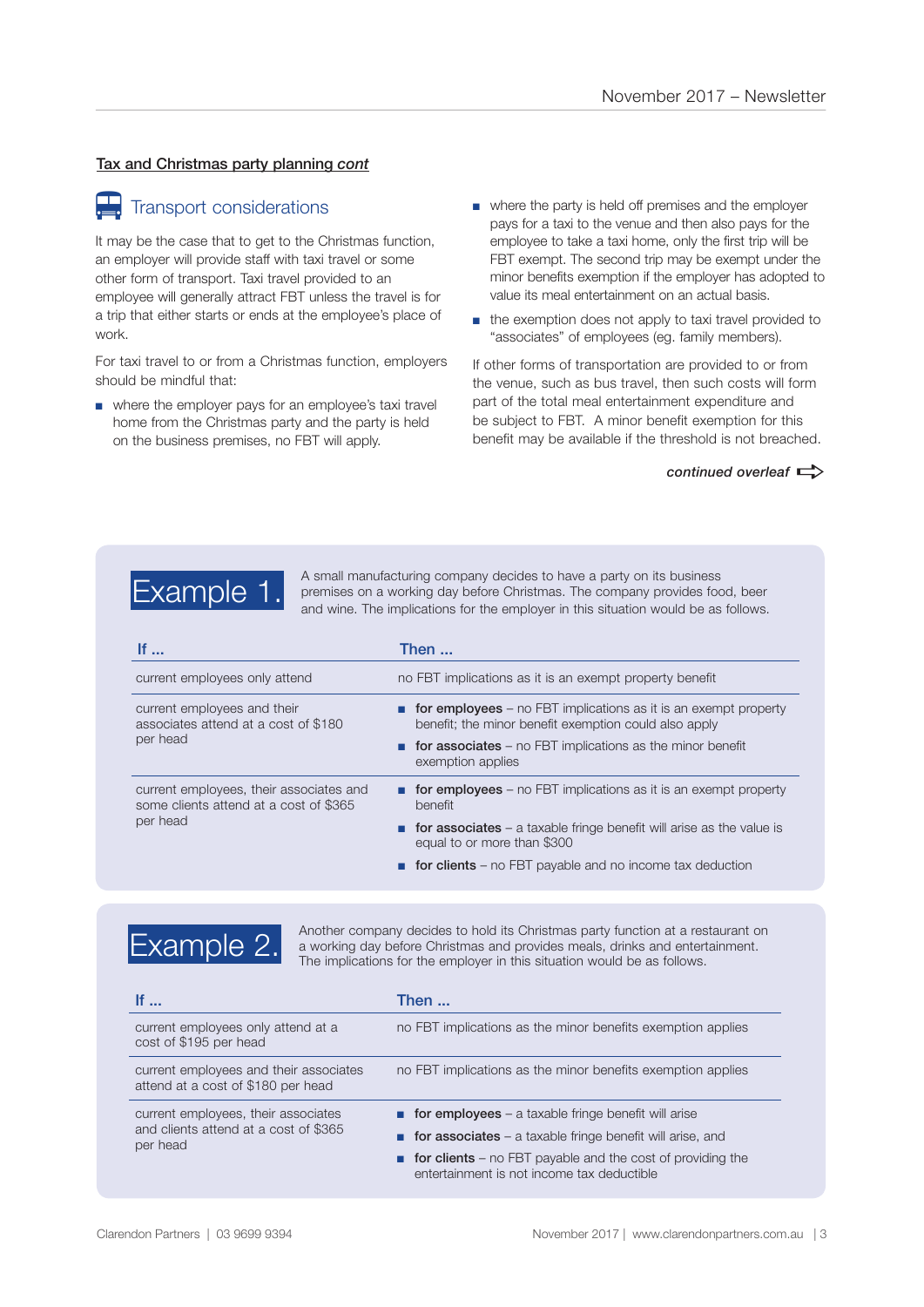### Tax and Christmas party planning *cont*

### **Gifts**

Gifts provided to employees or their associates typically constitute a property fringe benefit and therefore are subject to FBT unless the minor benefit exemption applies. Gifts, and indeed all benefits associated with the Christmas function, should be considered separately to the Christmas party in light of the minor benefits exemption.

For example, the cost of gifts such as bottles of wine and hampers given at the function should be looked at separately to determine if the minor benefits exemption applies to these benefits. Gifts provided to clients are outside of the FBT rules (but may be deductible, see below — also note that deductibility may still apply even if the gift is a "minor benefit").

The income tax deductibility and entitlement to input tax credits (ITC) for the cost of the gifts depends on whether they are considered to be "entertainment". For example, an unopened bottle of spirits is deemed to be a property benefit (the entertainment starts after the cap is unscrewed). Again, in most cases the entitlement to an ITC for expenses incurred for the employer mirrors the income tax implications — so an ITC is only available to the extent that the expense incurred is deductible.

### Gifts to clients

Regarding a business providing a gift a client, even a former client, the ATO confirms that such outgoings are generally deductible as they are being made for the purposes of producing future assessable income. However, the outgoing is not deductible where it is of a capital nature, relates to the gaining of exempt or nonassessable non-exempt income, or some other provision of the income tax law prevents it from being deductible.

To explain this quirk, the ATO provides the following examples:

### EXAMPLE 1

Julia is carrying on a renovation business. She gifts a bottle of champagne to a client who had a renovation completed within the preceding 12 months.

Julia expects the gift will either generate future business from the client or make them more inclined to refer others to her business. Although Julia got on well with her client, the gift was not made for personal reasons and is not of a private or domestic character.

The outgoing she incurred for the champagne is not of a capital nature. Julia is entitled to a deduction.

### EXAMPLE 2

David is carrying on a business of selling garden statues. David sells a statue to his brother for \$200. Subsequently. David gifts a bottle of champagne to his brother worth \$170. Apart from this transaction, he provides gifts only to clients who have spent over \$2,500 over the last year.

The gift has been made for personal reasons, and is of a private or domestic character. David is not entitled to a deduction.

### Cash bonuses

Some generous/successful employers, budget permitting, may choose to provide cash bonuses to staff in their end-of-calendar-year payroll. Bonuses in the form of cash are considered to be a business cost, and therefore deductible under the general deduction provisions.

### Examples of "entertainment" v not "entertainment"

- glasses of champagne
- hot meals
- theatre tickets
- holiday accommodation
- hired entertainers
- hired sporting equipment

### Entertainment Not entertainment

- bottled spirits
- groceries
- games
- TV sets, DVD players
- computers
- crockery
- swimming pools
- gardening equipment

However, being a benefit in the form of "coin" there is another side to this coin, which is that cash bonuses are assessable in the hands of employees as ordinary income, no differently to salary and wages.

As a cash bonus is salary and wages, it is therefore not a taxable supply for GST purposes — so for these type of benefits, GST issues do not arise. Also there are no FBT issues to consider. However employers should consider PAYG withholding, superannuation guarantee and payroll tax issues. We can help with these decisions.  $\blacksquare$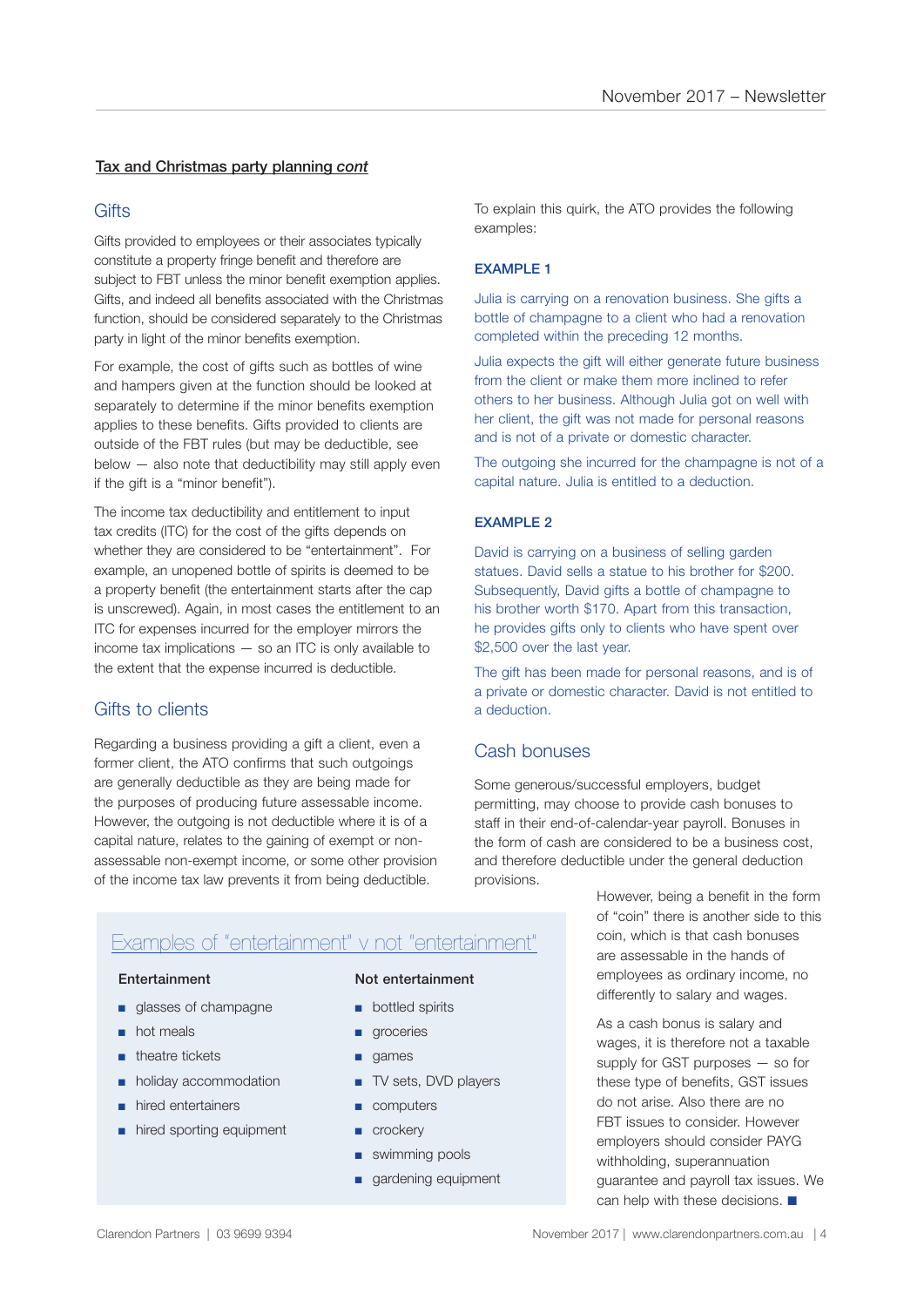

Under Australia's taxation regime, resident taxpayers are subject to income tax on both income derived in Australia and on foreign sourced income. As a general rule, where foreign income is derived by an Australian resident, the gross amount (including any foreign tax paid on the income) must be included as assessable income.

A foreign income tax offset is allowed (up to a limit) for any tax paid overseas. This mitigates the effects of double taxation (where the taxpayer pays tax on the same item of income in Australia and another country) by allowing taxpayers to claim the foreign tax paid against the Australian tax liability on the same income. The foreign tax is claimed as a non-refundable tax offset, subject to a cap.

The deductibility of certain expenditure that may be incurred in the derivation of foreign source income is determined under Australia's general deductibility rules and the specific deduction provisions. Furthermore, our domestic tax legislation contains various tax concessions and exemptions for specific items of foreign-source income.

These general rules may be modified by the various double taxation agreements, also known as treaties, that Australia has with other countries, of which there are more than 40. Double taxation agreements (DTAs) are designed to eliminate conflict where income or gains might be subject to tax in more than one country. These treaties allocate taxing rights over specific items of income and also provide double taxation relief.

As a general rule, under a DTA the taxing rights over a particular item of income are either exclusively allocated to one of the treaty countries or the taxing rights are given to both countries with provision made for relief from double taxation — the country of residence is generally required to grant relief on double taxed amounts by way of credit or exemption in accordance with its domestic laws, such as our foreign income tax offset mentioned above.

### **DIVIDENDS, INTEREST AND ROYALTIES**

Dividends, interest and royalties derived from foreign sources are generally subject to income tax in Australia. Subject to any DTA between Australia and the source country, and subject to the source country's domestic laws, the foreign payer may be obliged to withhold foreign tax from the payment. In this case, the gross amount of the income (before withholding tax) is treated as assessable income for Australian tax purposes. The amount of foreign tax withheld may be creditable against Australian tax liabilities.

### **CAPITAL GAINS**

Foreign source capital gains are generally subject to Australian income tax under the CGT regime, subject to any relevant DTA. Note that some treaties that were negotiated before the CGT measures were introduced (September 20, 1985) may be silent or unclear regarding the allocation of taxing rights over capital gains.

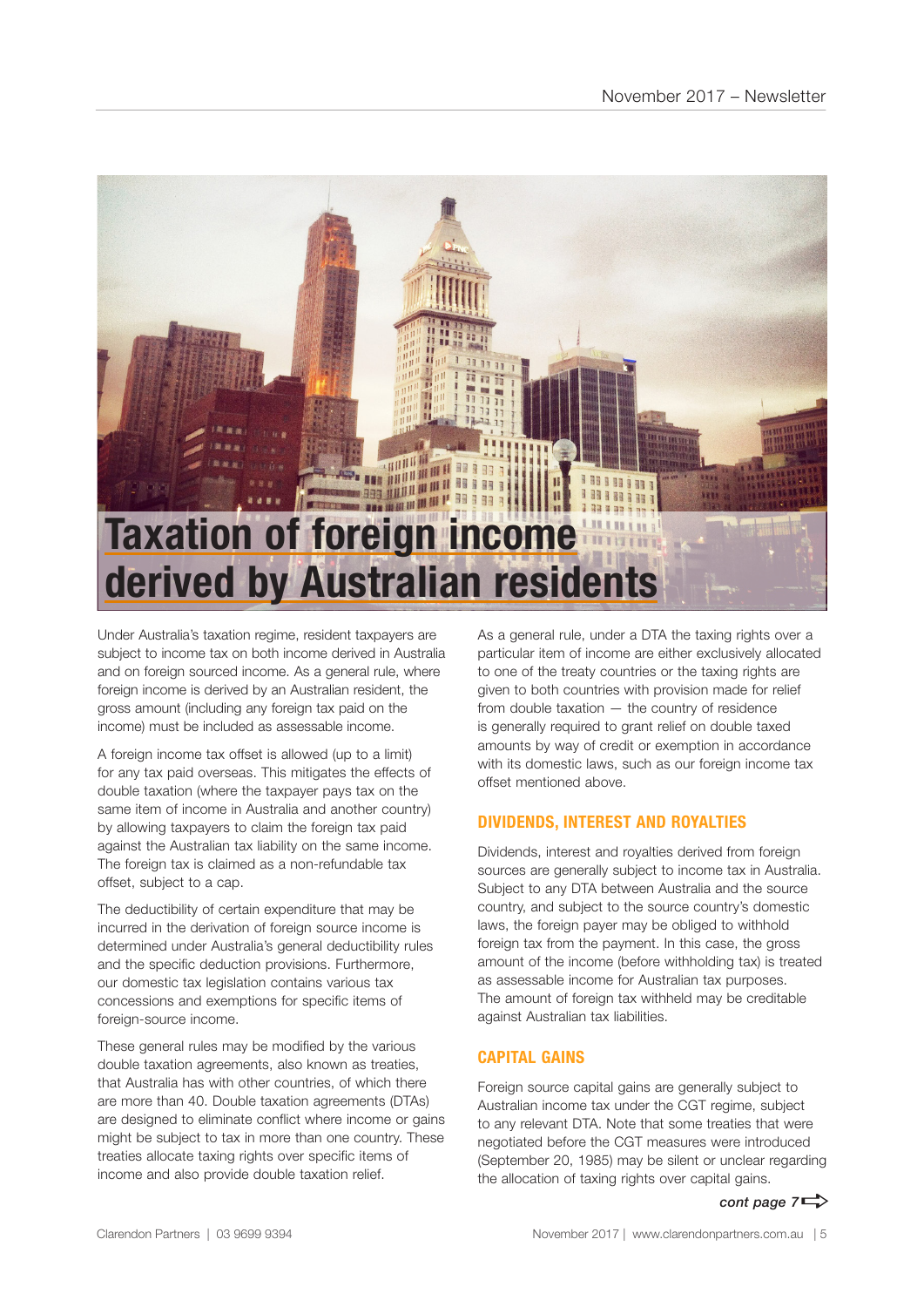# eware Division 7A w  $\overline{\wedge}$ Xeo

Business owners of private companies often borrow money from their own companies for all sorts of reasons. However there is an area of the tax law that seeks to sanction against situations in which private companies dole out money to those within a business, in a form other than salary or dividends, that needs to be understood by business owners. This is known as Division 7A.

### What is Division 7A?

Division 7A exists as an integrity measure, and deals with benefits such as payments, loans, or even debt forgiveness made by private companies. The Division 7A law prevents private companies making tax-free profit distributions to shareholders (and their associates).

Such transactions can include:

- amounts paid by a private company to a shareholder (or associate), including transfers or uses of property for less than market value
- amounts lent to the same without a specific loan agreement constructed in conformity with prescribed legislative requirements (unless the relevant loans are fully re-paid by lodgment day\*)
- debts that the business forgives.

Through applying the Division 7A rules, such loans, debt forgiveness or other payments are treated as assessable unfranked dividends to the shareholder (or associate), and taxed accordingly in their hands.

### Who does it apply to?

"Private companies" are covered by Division 7A. The rules thereby apply to the shareholders of such companies (typically, the principals of the business) and their "associates". This last term is widely defined and can include family members and related entities. Employees may be affected if they are shareholders (although fringe benefits rules may also apply in preference).

If you find yourself in circumstances where there is a possibility of Division 7A provisions applying, and the tax consequences that go along with it, consult this office.

### What commonly triggers Division 7A?

Most commonly, Division 7A applies where there is a loan by the company to the business's owners (that is, shareholders). A loan will generally be treated as a dividend if a company lends money to a shareholder

(or associate) in an income year and the loan is not fully repaid by the lodgment day\* of the same income year.

Another example, which is not all that uncommon, is where an asset of the company is made available for use of the shareholders — a holiday house owned by the company is a typical example. Where shareholders of the private company use that holiday house for free over a certain period, this will likely trigger Division 7A as a "payment", as this use is viewed as having a commercial value. That value is deemed to be a distribution to shareholders that would otherwise be taxfree were it not for the Division 7A provisions.

### What can be the consequences?

Any loans, payments and debt forgiveness from the business to its shareholders (or associates) may be deemed to be an assessable dividend that should be taxed in the hands of the shareholder (or their associates) typically at their marginal tax rate, under the Division 7A rules. The dividend is "unfranked" meaning that there are no franking credits available to the recipient (unless the Commissioner exercises his discretion to the contrary).

But one important aspect of Division 7A, broadly speaking, is that there needs to be "profits" from which the business can make payments. This is referred to as a "distributable surplus".

In general terms, provided there is a sufficient distributable surplus in the company, all payments made by a private company to a shareholder (or their associate) to which Division 7A applies are treated as dividends at the end of the income year.

### Can you avoid the adverse effect of Division 7A?

To avoid the Division 7A provisions, such transactions must be arranged correctly and at "arm's length". In particular there are certain payments, loans and debt forgiveness that are not always treated as dividends.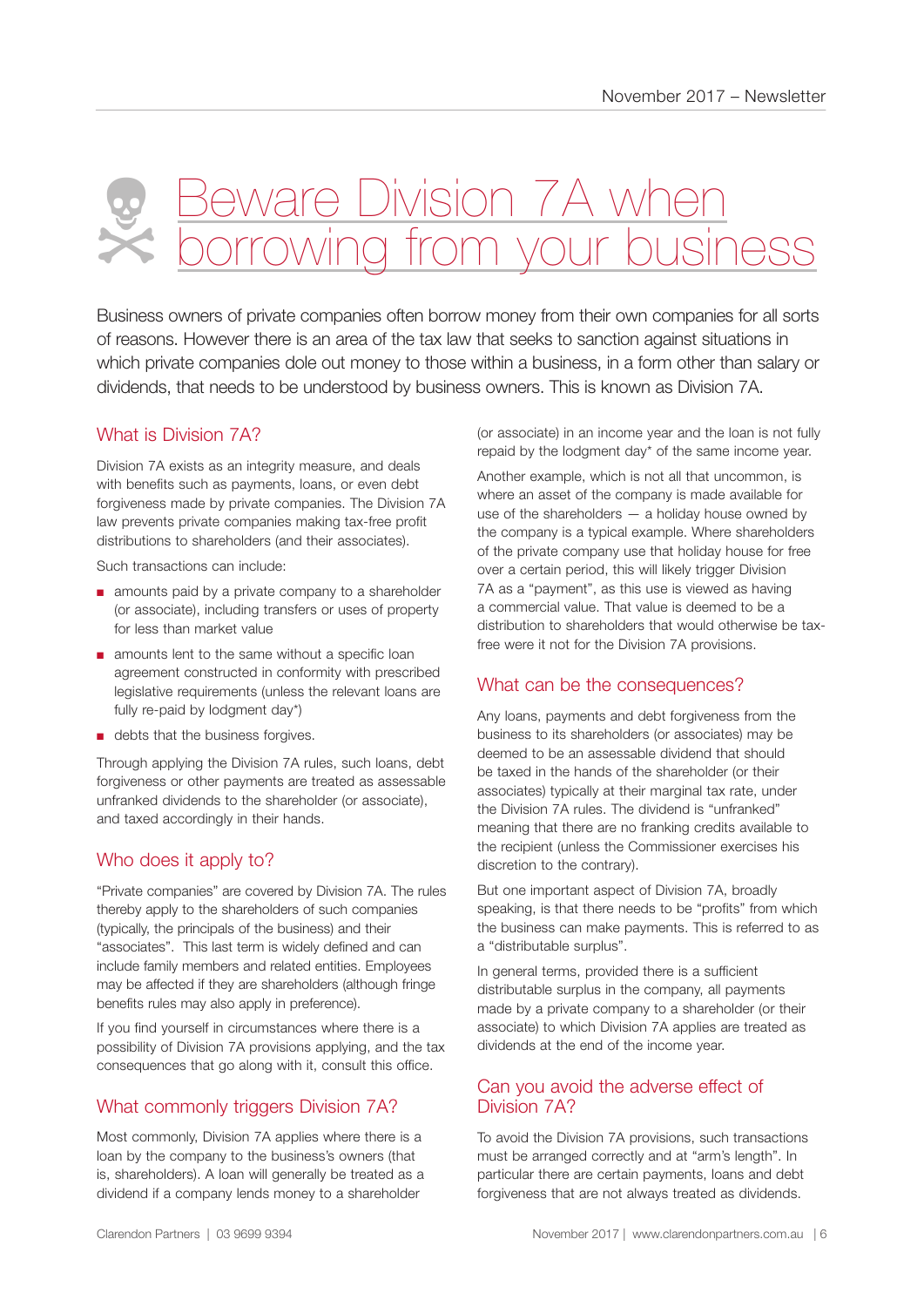### Beware Division 7A when borrowing from your business *cont from previous page*

Payments not always treated as dividends include:

- repayment of a genuine debt owed to a shareholder
- a payment to a company (not acting as trustee)
- any payment that is otherwise assessable for tax
- a payment made to a shareholder in the capacity of an employee (including their associates)
- a liquidator's distribution.

The following loans are not treated as dividends:

- a loan fully repaid within an income year
- loan to a company (if it is not acting as a trustee)
- loans made "in the ordinary course of business" on commercial terms
- a loan made to buy shares or rights under an employee share scheme
- any loan that is otherwise assessable for tax
- a loan that is put under a special type of loan agreement called a "Division 7A loan agreement" before the lodgment day of the company's tax return\*

■ other types of loans that meet the definition of "excluded loans" for Division 7A (see this office).

And not all debts that are forgiven end up being treated as dividends, such as:

- where the debtor is a company
- if the debt is forgiven because the shareholder becomes bankrupt
- where the loan that created the debt is itself treated as a dividend
- if the Tax Commissioner exercises discretion due to being satisfied that the shareholder would otherwise suffer undue hardship.

Borrowing money from a private company, even if it is your own business, can have serious pitfalls if not carried out correctly. It may be necessary to put in place a Division 7A loan agreement. Seek advice from this office if you find yourself in such circumstances.

\*the earlier of the due date for, or actual date of, lodgment of the company's return.

### Taxation of foreign income derived by Australian residents *cont from page 5*

### **EMPLOYMENT INCOME**

Foreign source employment income derived by an Australian resident is generally assessable in Australia. Where there is a tax treaty between Australia and the source country, the other country may also have taxing rights over the income.

In limited circumstances, the income may be tax exempt in Australia under specific provisions within our tax laws. There are two main provisions in this regard, and both specify that the period of foreign service must be of 91 (consecutive) days duration or more. Certain conditions must also be met, but generally these relate to work performed in relation to delivering overseas aid, under deployment overseas as part of a disciplined force and so on.

### **FEES FOR INDEPENDENT SERVICES**

Fees for independent services (such as contractor fees) derived by an Australian resident from a foreign source are generally assessable in Australia unless a relevant DTA between Australia and the source country allocates exclusive taxing rights over the income to the source country.

Many of Australia's DTAs contain a separate independent personal services article, such as the Australia/United States treaty. The Australia/New Zealand treaty does not include an independent personal services clause but includes such services in the expanded definition of "business", which means that such income is taxed according to the business profits article.

### **PENSIONS RECEIVED FROM OVERSEAS**

Most DTAs provide that pensions and purchased annuities are generally assessable in the country of residence. Some treaties have separate articles for government and non-government pensions/annuities. The ATO has released a number of rulings relating to specific pensions received from specific countries.

### **ATTRIBUTED INCOME**

As well as income which is "realised" and actually derived, an Australian resident with offshore interests in a non-resident company or trust may also be attributed a proportion of the non-resident entity's income that has not been distributed. This attributed notional income is assessable to the Australian resident taxpayer.  $\blacksquare$